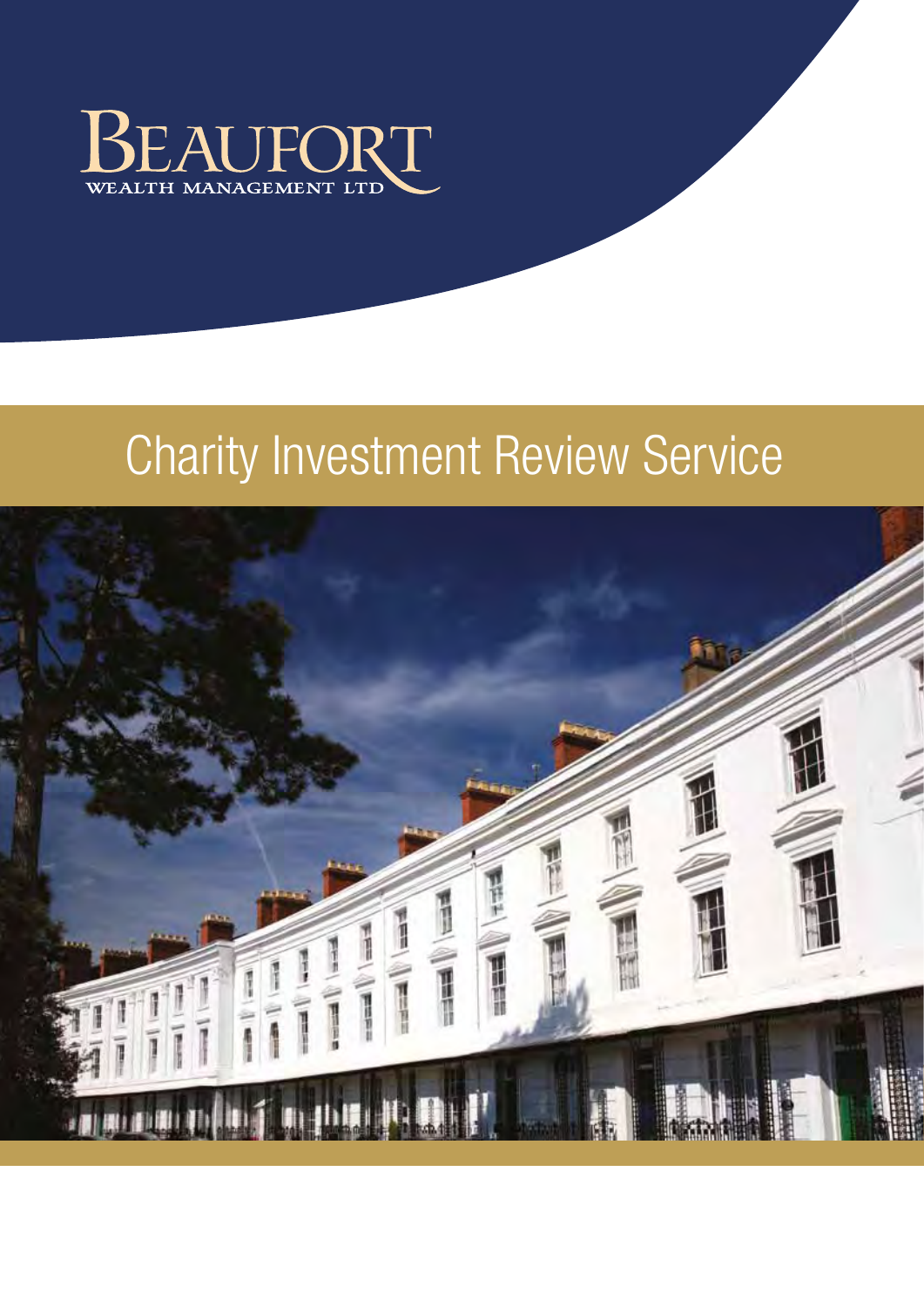Investing also exposes charities to risks which, if not properly managed, can affect not just the charity itself but the public's trust and confidence in the sector more generally.

*The Charity Commission*

SOURCE: https://www.gov.uk/government/publications/charities-and-investment-matters-aguide-for-trustees-cc14/charities-and-investment-matters-a-guide-for-trustees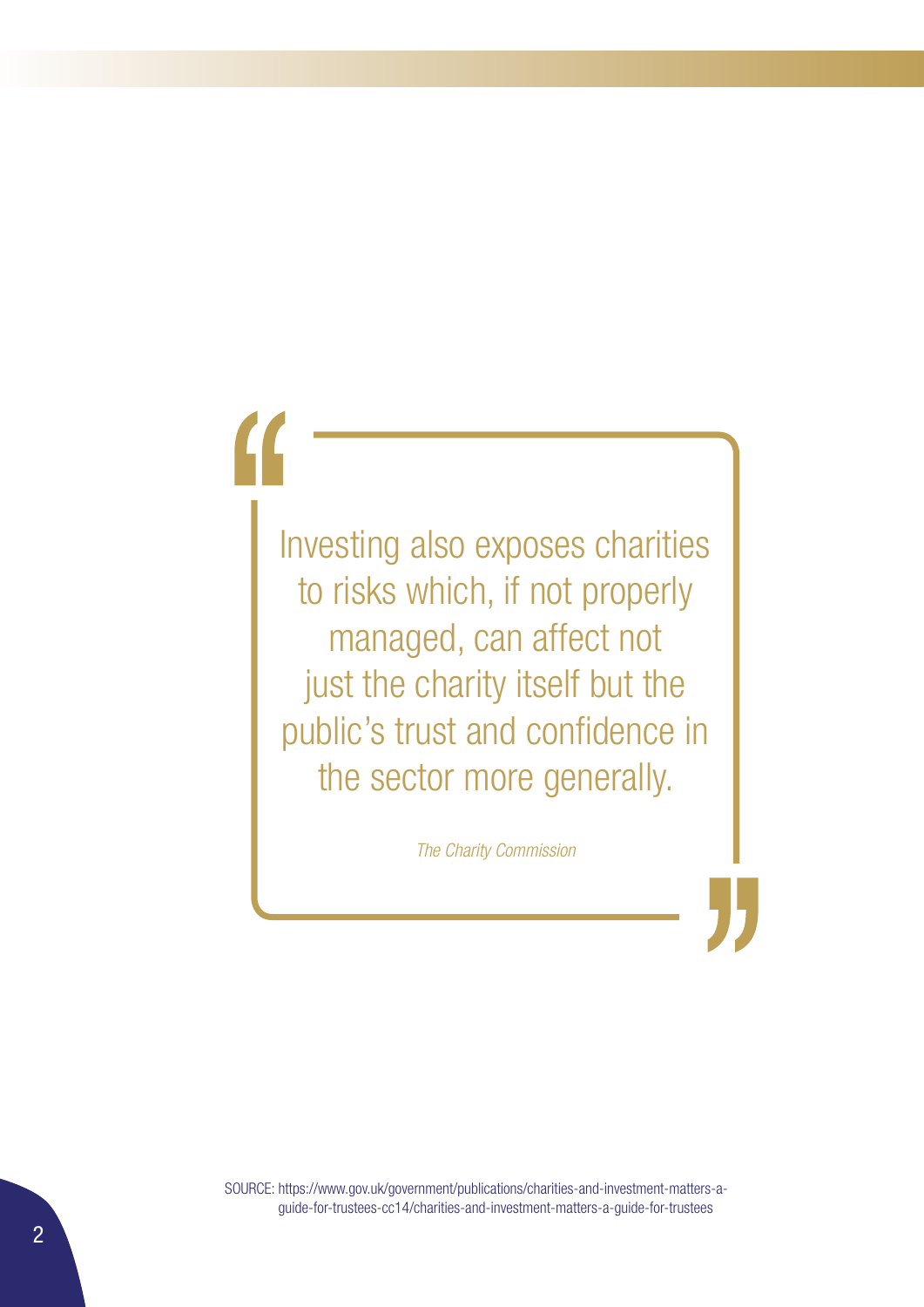# **Contents**



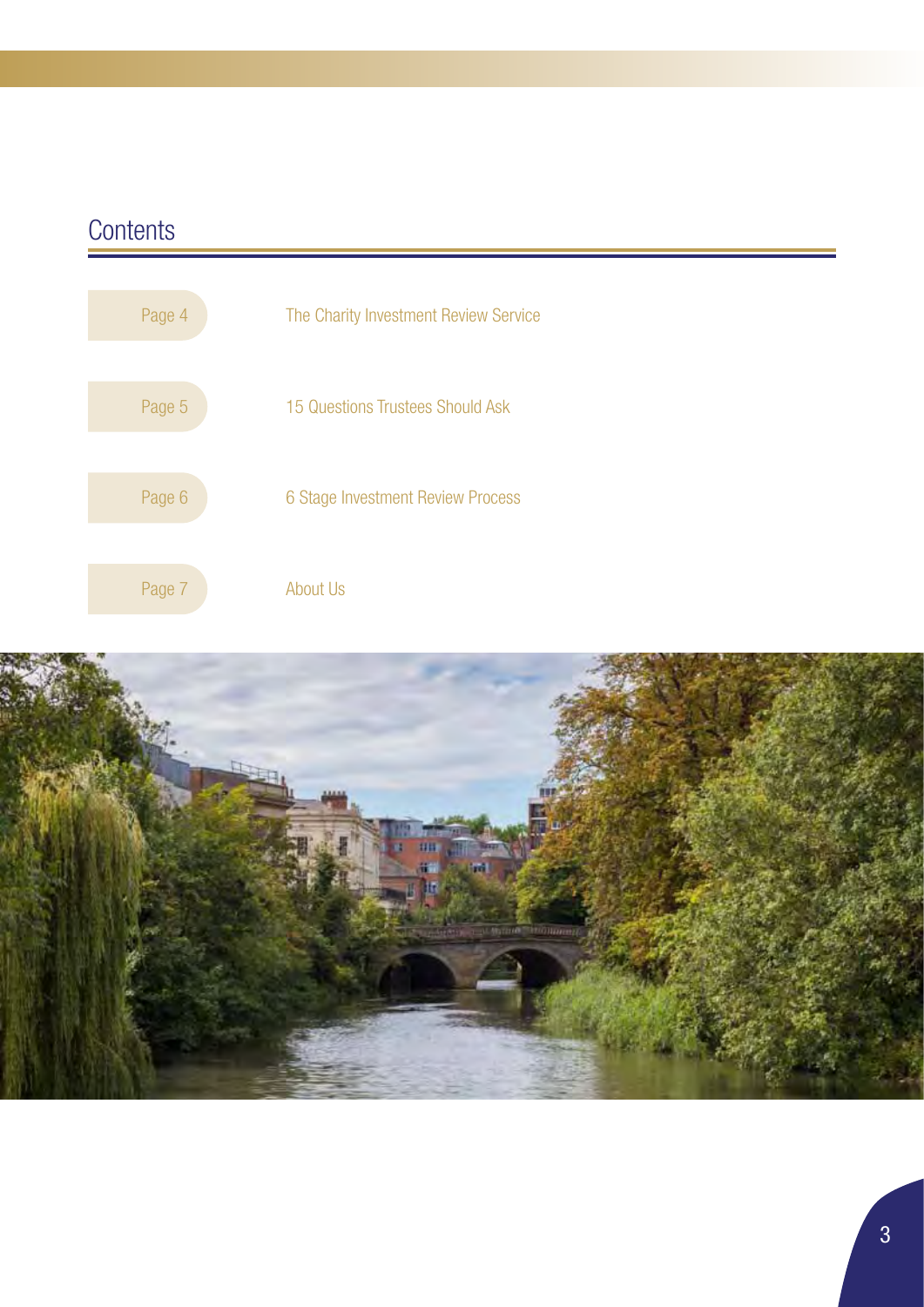### The Charity Investment Review Service

Our Charity Investment Review Service has 3 simple objectives:



Put simply, we want to help make sure that your organisation is achieving all it can in a compliant and sustainable way. A charity's financial requirements and goals will likely change over time, so regular and impartial reviews are important to ensure you are still on track.

Our review service can help give clarity and understanding of the investment strategy currently being used by your chosen wealth manager. As a result, the Charity Investment Review Service may lead to enhanced returns, as well as helping trustees meet their statutory duties under the Trustee Act of 2000. It also aims to ensure that investment fund managers are fulfilling their obligations to trustees.

As part of this review service, we can help you ensure you are fulfilling the essential duties of a trustee (as outlined by the Charity Commission of England and Wales).

| The Charity Investment Review Service      |                                                                                                               |
|--------------------------------------------|---------------------------------------------------------------------------------------------------------------|
| for the public benefit                     | Ensure your charity is carrying out its purposes Comply with your charity's governing document and<br>the law |
| Act in your charity's best interests       | Ensure your charity is accountable                                                                            |
| Manage you charity's resources responsibly | Act with reasonable care and skill                                                                            |

The service is suitable for charities, trustees and not-for-profit organisations who entrust the assets of their organisation to third party wealth managers or investment fund managers.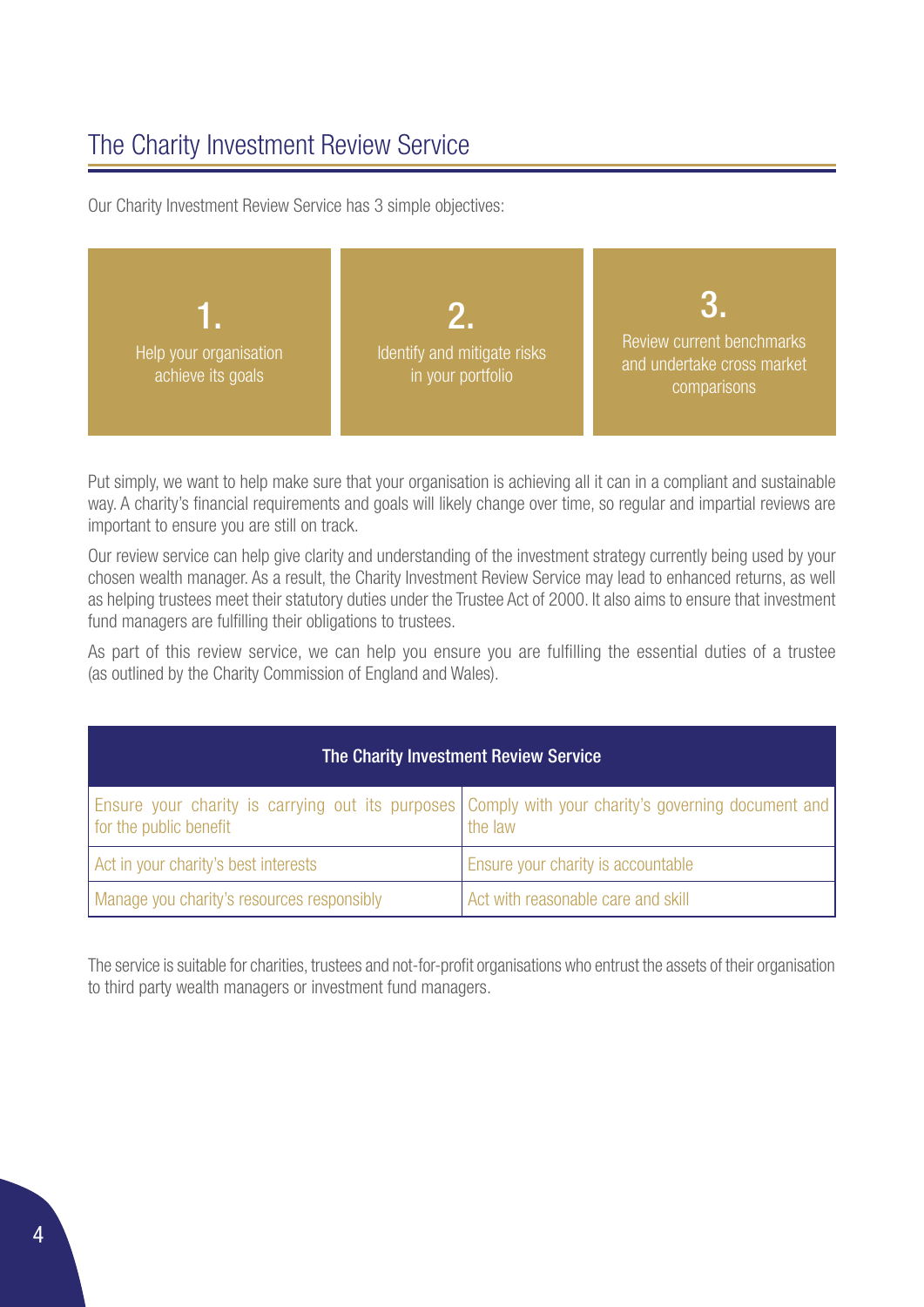### 15 Questions Trustees Should Ask

#### From the Charity Commission for England and Wales

For a charity or not-for-profit organisation, the idea of investments can seem like something of a minefield. Even if you are already involved in investments with your organisation, it's not always easy to know the best course of action – even more so when you don't know what questions to ask.

Fortunately, the Charity Commission for England and Wales have put together a list of 15 questions that all trustees should ask.



Source: https://www.gov.uk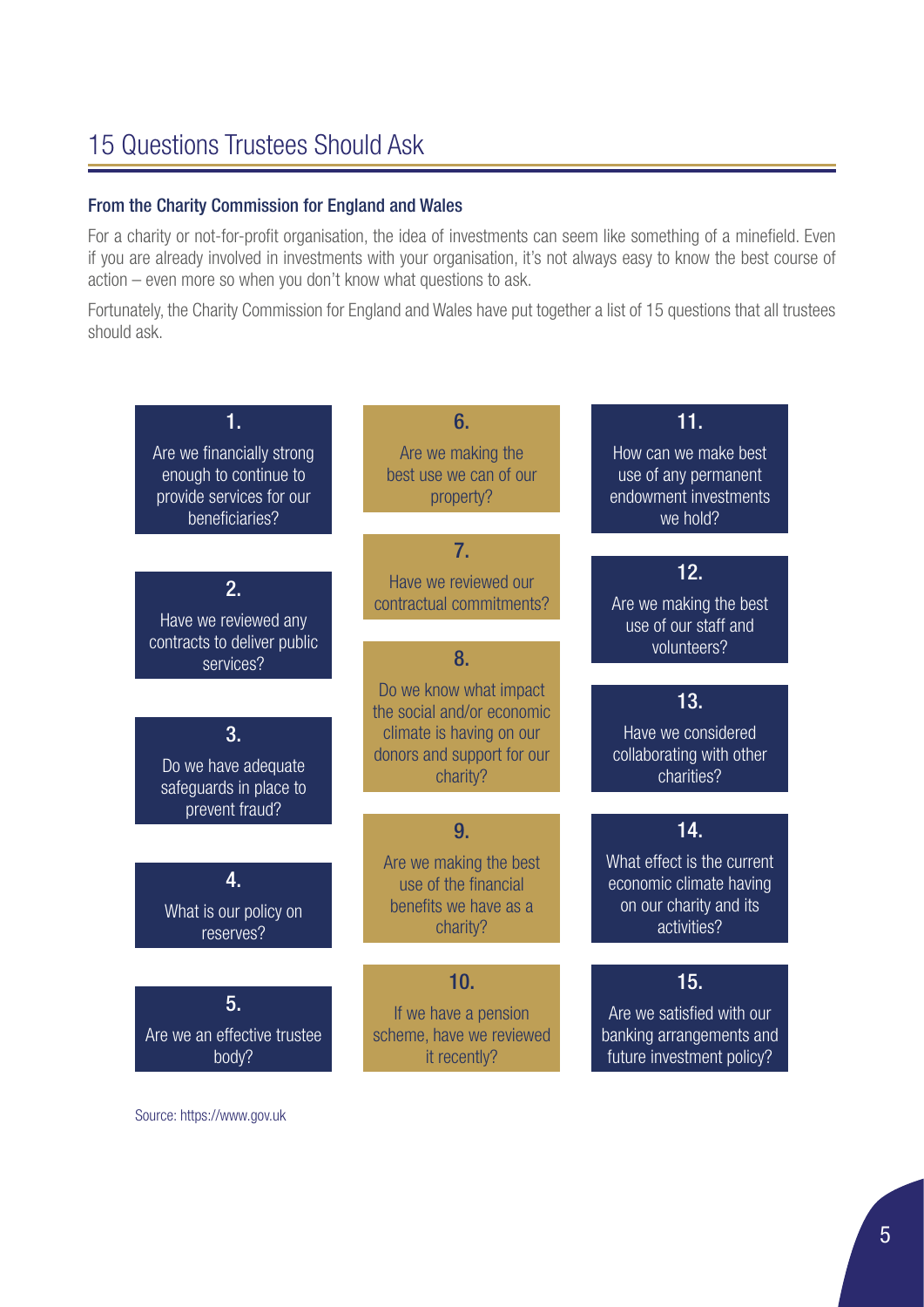# 1.

#### Goals and Objectives Review:

Instead of broad investment strategies like "producing growth above inflation" our review will look to discover the true objectives of your organisation. This stage will also include discussions around your Attitude to Risk and any operational aspects related to your situation.

# 3.

#### Risk Identification:

We will assess the asset allocation and historical volatility of your current portfolio to reveal its true risks, as well as offer indications of how the portfolio might respond to different market conditions.

# 5.

#### Cross Market Comparison:

While reviewing the existing investment strategy, we can compare it to other available styles and strategies. This enables us to identify areas for improvement or even recommend a change of portfolio manager if we feel the current strategy is not performing in the interests of your organisation.

# 2.

#### Benchmark Suitability Check:

Having taken the time to understand your organisation's objectives, setting benchmarks become relatively straighforward. Your benchmark may be a relative return benchmark (comparing to a similar portfolio benchmark) or an absolute benchmark, such as 5% per annum.

# 4.

#### Performance and Costs Review:

By performing backwards projections, we can compare your current portfolio against a relevant benchmark. We will also review current costs and how they affect your overall portfolio position.

# 6.

#### Final Report:

We will present you with a Final Report with all the details of your review. This will include a jargon-free explanation, as well as the opportunity for questions and feedback.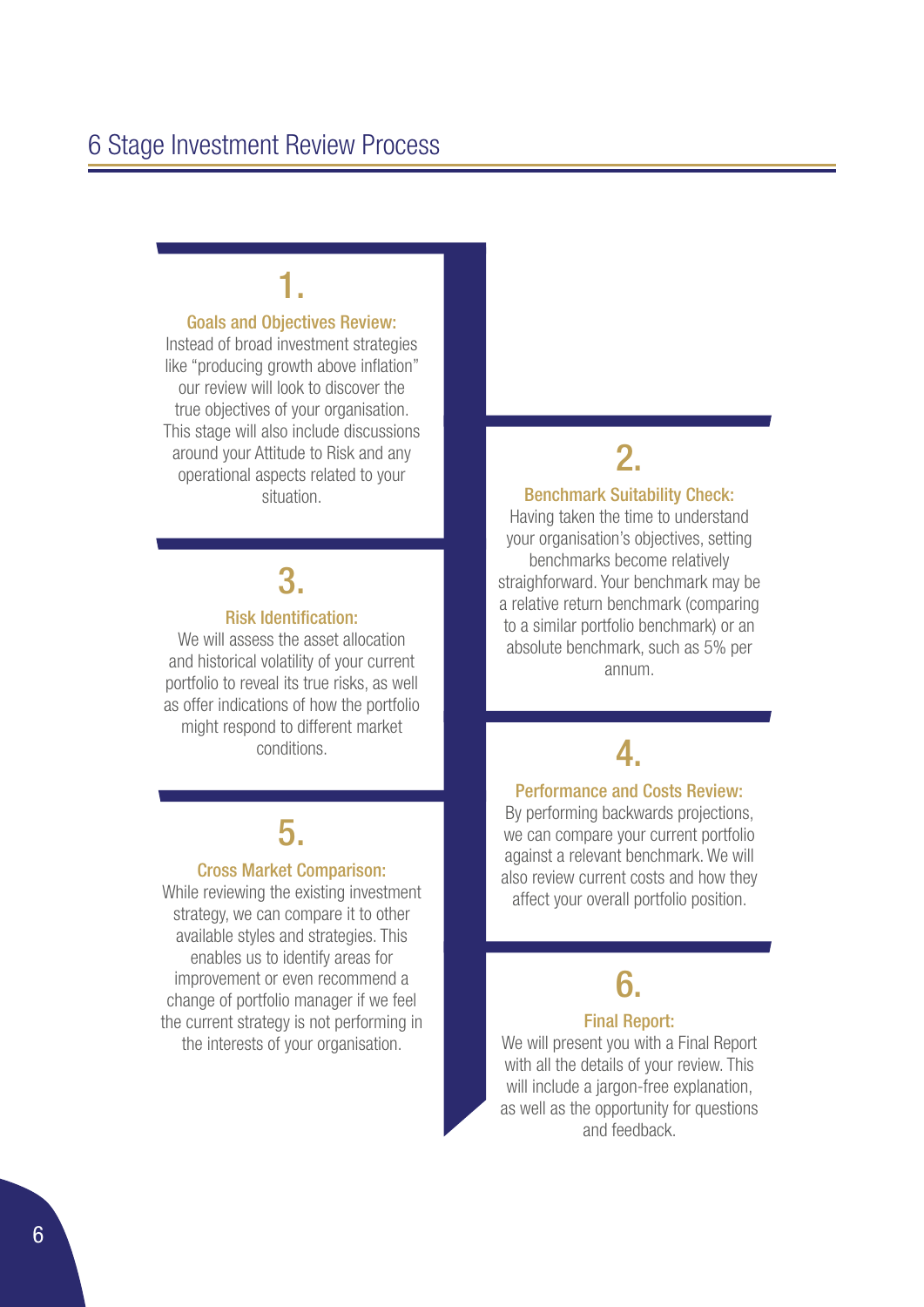### About Us

At Beaufort Wealth Management we pride ourselves on being knowledgeable, friendly and effective. Established in 2007, our 10-strong team of experienced financial advisers and dedicated support staff are committed to giving our clients the best possible outcomes.

Our unique approach to teamwork is demonstrated by our remuneration structure, which sees all of our advisers compensated equally for their work. By doing this, our clients have the reassurance of being a Beaufort Wealth Management client, rather than the client of an individual adviser. As a Beaufort Wealth Management client, you can expect to enjoy the same high level of service from every member of the team.

We have strong relationships with the professional community and have earned a good reputation with accountants and solicitors. This enables us to provide a seamless and holistic service where required.